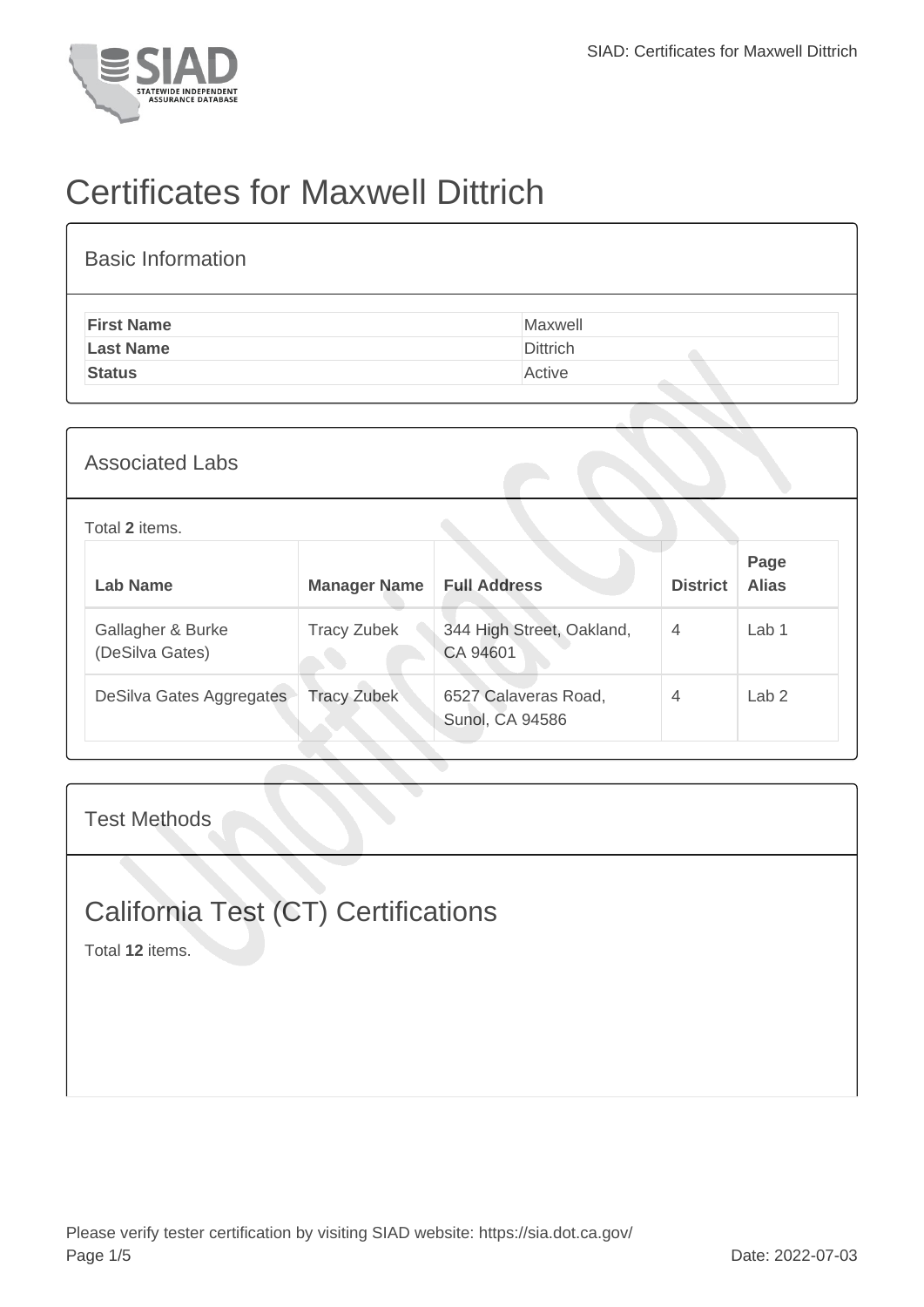

| <b>Test Method</b>                                                                  | <b>Expiration</b><br><b>Date</b> | <b>Status</b> | <b>IA Responsible</b> | <b>Within</b><br>Lab(s)<br><b>Scope</b> | <b>Comments</b>   |
|-------------------------------------------------------------------------------------|----------------------------------|---------------|-----------------------|-----------------------------------------|-------------------|
| CT 105 Calculations -<br>Gradings (JTCP - HMA I<br>$/$ S&A)                         | 2024-08-27                       | Active        | Soroosh<br>Amelian    | Lab $1,$<br>Lab <sub>2</sub>            | (No<br>comments)  |
| CT 125 AGG Sampling -<br><b>AGGREGATES (JTCP -</b><br><b>HMA I / S&amp;A)</b>       | 2024-08-27                       | Active        | Soroosh<br>Amelian    | Lab $1,$<br>Lab <sub>2</sub>            | (No<br>comments)  |
| CT 125 HMA Sampling -<br>HMA (JTCP - HMA I)                                         | 2024-07-16                       | Active        | Dalton<br>LaBoskey    | Lab $1,$<br>Lab <sub>2</sub>            | (No<br>comments)  |
| CT 201 Sample<br>Preparation - Soil and<br>Aggregates (JTCP -<br><b>S&amp;A)</b>    | 2024-08-27                       | Active        | Soroosh<br>Amelian    | Lab $1,$<br>Lab <sub>2</sub>            | (No<br>comments)  |
| CT 202 Sieve analysis -<br>Fine and Coarse<br>Aggregates (JTCP -<br><b>S&amp;A)</b> | 2024-08-27                       | Active        | Dalton<br>LaBoskey    | Lab $1,$<br>Lab <sub>2</sub>            | (No<br>comments)  |
| CT 205 Percent Crushed<br>Particles (JTCP - S&A)                                    | 2024-08-27                       | Active        | Soroosh<br>Amelian    | Lab $1$ ,<br>Lab <sub>2</sub>           | (No<br>comments)  |
| CT 216 Relative<br>Compaction - Soils and<br>Aggregates (JTCP -<br><b>S&amp;A)</b>  | 2024-08-27                       | Active        | Soroosh<br>Amelian    | (No lab)                                | (No<br>comments)  |
| CT 217 Sand Equivalent<br>$(JTCP - S&A)$                                            | 2024-08-27                       | Active        | Soroosh<br>Amelian    | Lab $1,$<br>Lab <sub>2</sub>            | (No)<br>comments) |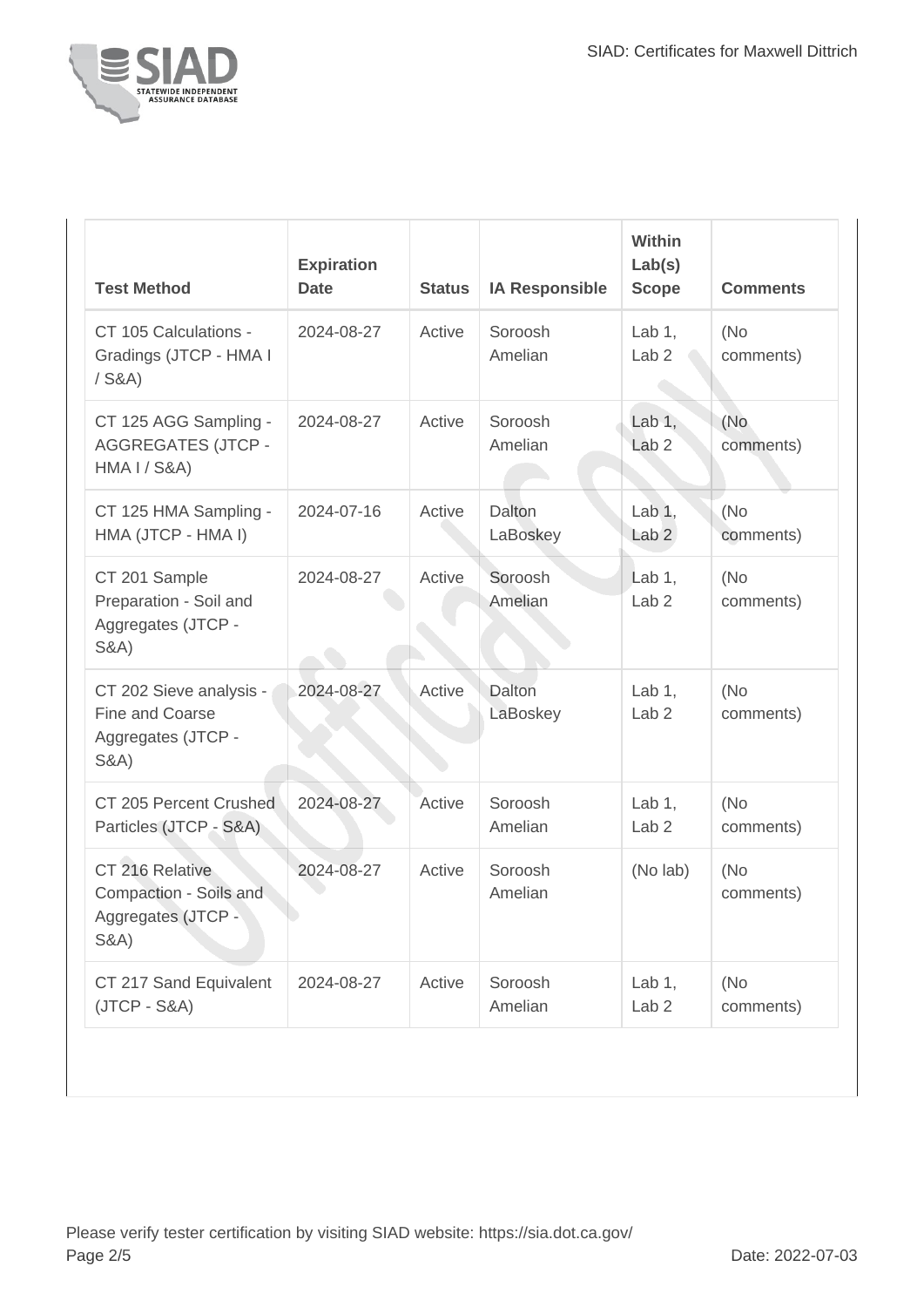

| <b>Test Method</b>                                                  | <b>Expiration</b><br><b>Date</b> | <b>Status</b> | <b>IA Responsible</b> | <b>Within</b><br>Lab(s)<br><b>Scope</b> | <b>Comments</b>  |
|---------------------------------------------------------------------|----------------------------------|---------------|-----------------------|-----------------------------------------|------------------|
| CT 226 Moisture Content<br>- Soils and Aggregates<br>$(JTCP - S&A)$ | 2024-08-27                       | Active        | Soroosh<br>Amelian    | Lab $1,$<br>Lab <sub>2</sub>            | (No<br>comments) |
| CT 227 Cleanness Value<br>(JTCP - S&A)                              | 2024-08-27                       | Active        | Soroosh<br>Amelian    | Lab $1,$<br>Lab <sub>2</sub>            | (No<br>comments) |
| CT 229 Durability (JTCP<br>- S&A)                                   | 2024-08-27                       | Active        | Soroosh<br>Amelian    | Lab $1$ ,<br>Lab <sub>2</sub>           | (No<br>comments) |
| CT 306 Reducing<br>Samples of Asphalt<br>Mixtures (JTCP - HMA I)    | 2024-07-16                       | Active        | Dalton<br>LaBoskey    | Lab $1,$<br>Lab <sub>2</sub>            | (No<br>comments) |

## AASHTO/ASTM Proficiencies

Total **13** items.

| <b>Test Method</b>                                                                    | <b>Expiration</b><br>Date | <b>Status</b> | <b>IA Responsible</b> | Within<br>Lab(s)<br><b>Scope</b> | <b>Comments</b>  |
|---------------------------------------------------------------------------------------|---------------------------|---------------|-----------------------|----------------------------------|------------------|
| <b>AASHTO T11 Sieve</b><br>Analysis (Washing) -<br>Fine Aggregates<br>(JTCP - HMA I)  | 2024-07-16                | Active        | Soroosh<br>Amelian    | Lab $1$ ,<br>Lab <sub>2</sub>    | (No<br>comments) |
| <b>AASHTO T27 Sieve</b><br>Analysis - Fine and<br>Coarse Aggregates<br>(JTCP - HMA I) | 2024-07-16                | Active        | Dalton<br>LaBoskey    | Lab $1$ ,<br>Lab <sub>2</sub>    | (No<br>comments) |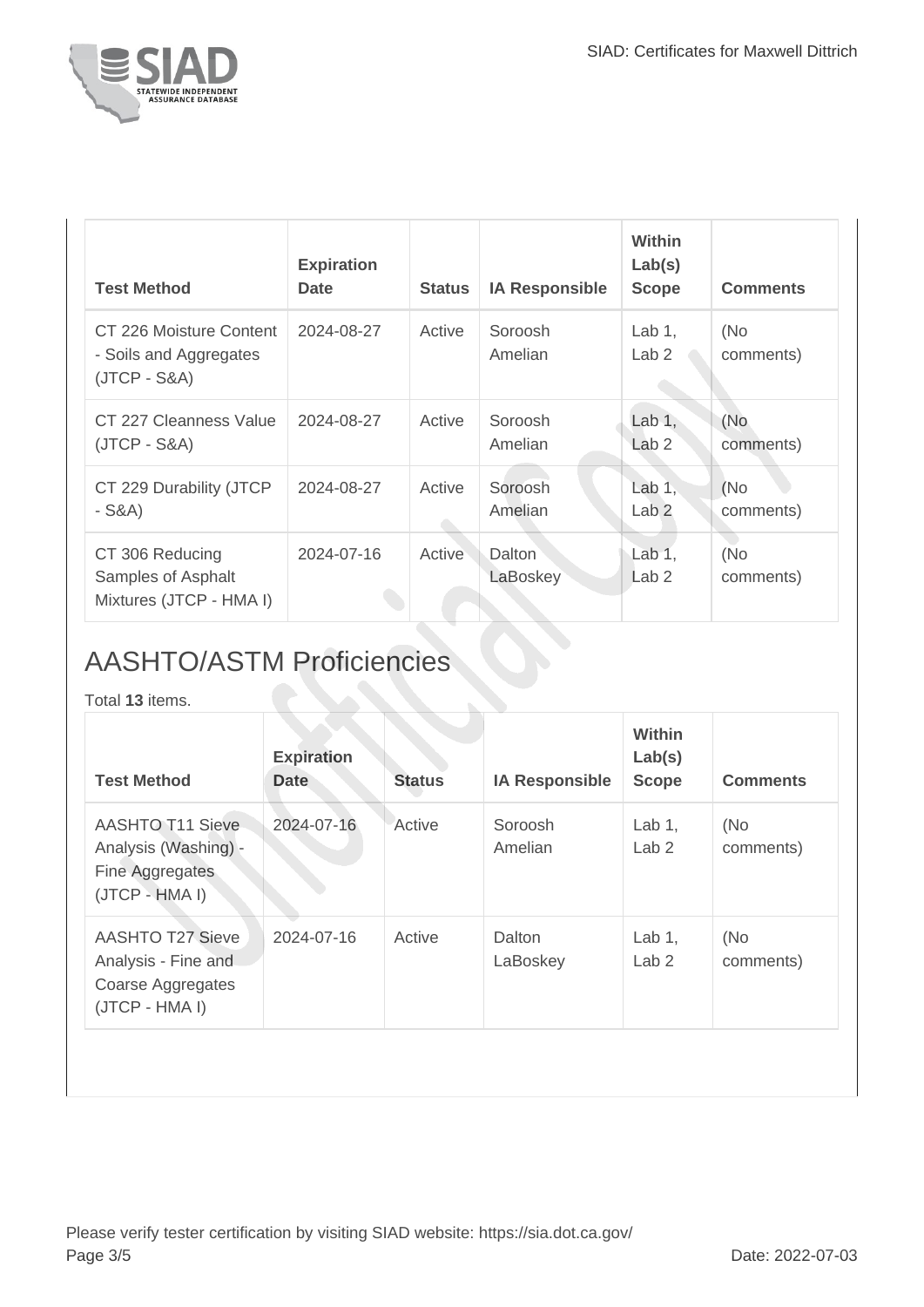

| <b>Test Method</b>                                                          | <b>Expiration</b><br><b>Date</b> | <b>Status</b> | <b>IA Responsible</b>      | Within<br>Lab(s)<br><b>Scope</b> | <b>Comments</b>  |
|-----------------------------------------------------------------------------|----------------------------------|---------------|----------------------------|----------------------------------|------------------|
| <b>AASHTO R47</b><br>Reducing Samples of<br>HMA (JTCP - HMA I)              | 2024-07-16                       | Active        | Dalton<br>LaBoskey         | Lab $1$ ,<br>Lab <sub>2</sub>    | (No<br>comments) |
| <b>AASHTO R76</b><br>Reducing Samples of<br>Agg (JTCP - HMA I)              | 2024-07-16                       | Active        | Soroosh<br>Amelian         | Lab $1,$<br>Lab <sub>2</sub>     | (No<br>comments) |
| <b>AASHTO T166 Bulk</b><br>SpG of Compacted<br>HMA - SSD (JTCP -<br>HMA II) | 2025-04-28                       | Active        | Avinash Ralla              | Lab $1,$<br>Lab <sub>2</sub>     | (No<br>comments) |
| AASHTO T176 Sand<br>Equivalent (JTCP -<br>HMA I)                            | 2024-07-16                       | Active        | Soroosh<br>Amelian         | Lab $1$ ,<br>Lab <sub>2</sub>    | (No<br>comments) |
| AASHTO T209 Max<br>SpG and Density -<br>HMA (JTCP - HMA II)                 | 2025-04-28                       | Active        | Avinash Ralla              | Lab $1$ ,<br>Lab <sub>2</sub>    | (No<br>comments) |
| AASHTO T255<br>Evaporable Moisture<br>Content (JTCP -<br>HMA I)             | 2024-07-16                       | Active        | Soroosh<br>Amelian         | Lab $1$ ,<br>Lab <sub>2</sub>    | (No<br>comments) |
| AASHTO T269<br>Percent Air Voids -<br>HMA (JTCP - HMA II)                   | 2025-04-28                       |               | Incomplete   Avinash Ralla | Lab $1,$<br>Lab <sub>2</sub>     | (No<br>comments) |
| <b>AASHTO T275 Bulk</b><br>SpG - HMA (JTCP -<br>HMA II)                     | 2025-04-28                       | Active        | Avinash Ralla              | Lab $1,$<br>Lab <sub>2</sub>     | (No<br>comments) |